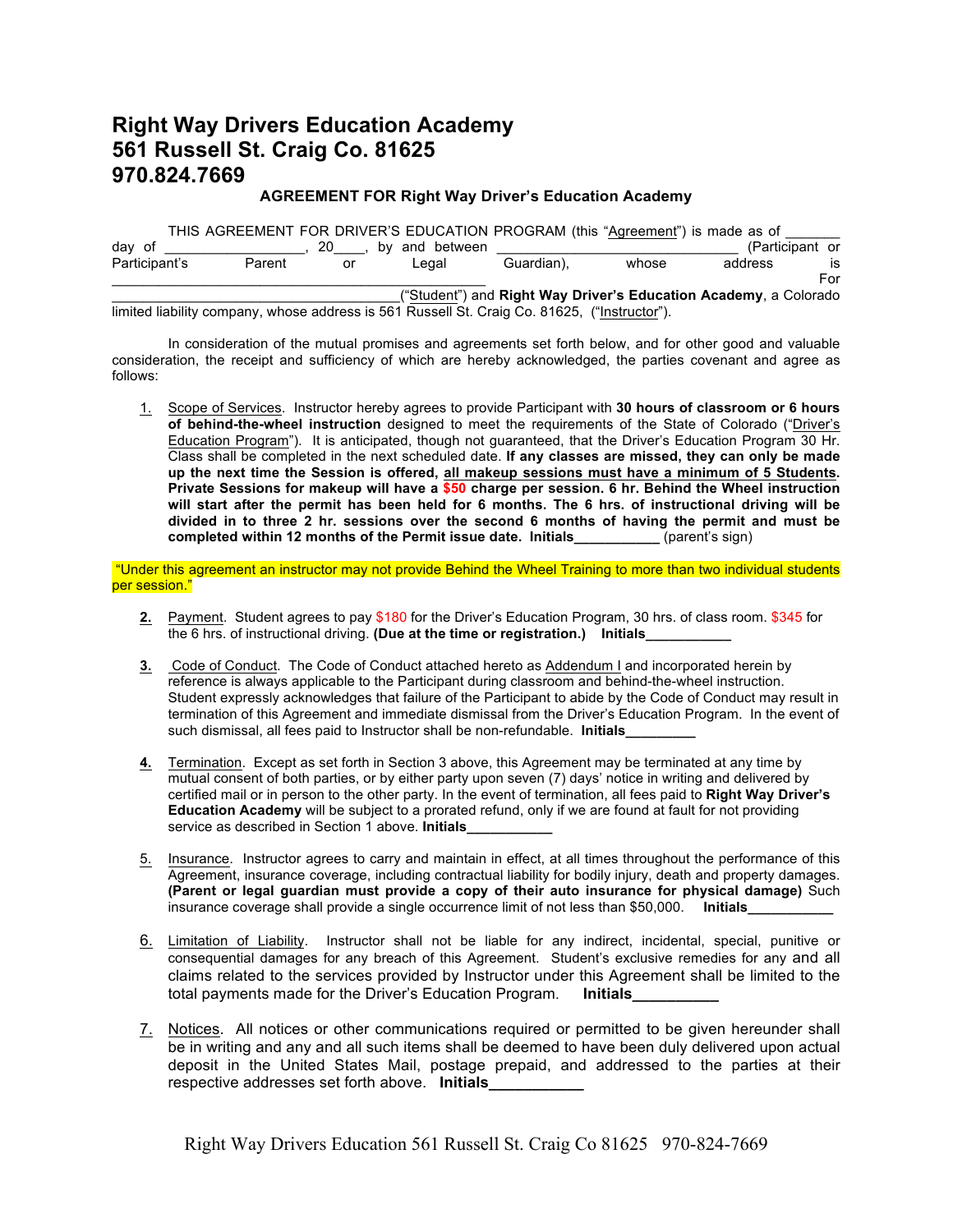- 8. Assignment. The Student shall have no right to assign its respective rights and obligations under this Agreement, without prior written consent of the Instructor. **Initials**
- **9.** Governing Law. This Agreement shall be construed and enforced in accordance with the laws of the State of Colorado. **Initials\_\_\_\_\_\_\_\_\_\_\_**
- **10.** Amendments. No change or modification of this Agreement shall be valid unless the same is in writing and signed by the parties hereto. Initials
- **11.** Severability. If any section, paragraph, clause or provision of this Agreement shall for any reason be held to be invalid or unenforceable, the invalidity or unenforceability of such section, paragraph, clause or provision shall not affect any of the remaining provisions of this Agreement, the intent being that the same are severable. **Initials**
- 12. Cancelation Fees. A cancelation fee of \$50 will be charged for any cancelation of classes or Behind the Wheel lessons with less than 24 hours notice. This fee will be collected prior to the next lesson being scheduled. We will charge the fee for the following reasons:
	- i. If you fail to show for your scheduled lesson or class without calling to cancel at least 24 hours in advance.
	- ii. Forget to bring your permit or your license to your drive lesson.
	- iii. Show up more than 15 minutes late for your Behind the Wheel lesson. **Initials**

"This agreement constitutes the entire contract between the school and student, and any verbal assurances or promises not contained herein are not binding on the school or the student."

IN WITNESS WHEREOF, the parties have caused this Agreement to be executed on the date first set forth above

STUDENT:

 $\mathcal{L}_\mathcal{L} = \mathcal{L}_\mathcal{L} = \mathcal{L}_\mathcal{L} = \mathcal{L}_\mathcal{L} = \mathcal{L}_\mathcal{L} = \mathcal{L}_\mathcal{L} = \mathcal{L}_\mathcal{L} = \mathcal{L}_\mathcal{L} = \mathcal{L}_\mathcal{L} = \mathcal{L}_\mathcal{L} = \mathcal{L}_\mathcal{L} = \mathcal{L}_\mathcal{L} = \mathcal{L}_\mathcal{L} = \mathcal{L}_\mathcal{L} = \mathcal{L}_\mathcal{L} = \mathcal{L}_\mathcal{L} = \mathcal{L}_\mathcal{L}$ 

Participant or Participant's Legal Guardian

For\_\_\_\_\_\_\_\_\_\_\_\_\_\_\_\_\_\_\_\_\_\_\_\_\_\_\_\_\_\_\_\_\_\_\_\_\_

(Name of Participant if under the age of 18)

INSTRUCTOR:

**Right Way Driver's Education Academy**, LLC, a Colorado limited liability company

| By: |                    |  |
|-----|--------------------|--|
|     | Name: Kelly Hatten |  |
|     | Title: Owner       |  |

## **ADDENDUM I**

## **CODE OF CONDUCT**

- 1. Proper attire must be worn at all times.
- 2. Any damage to text books will be the responsibility of the student. Replacement cost of textbooks will incur a charge of \$25.
- 3. Improper language will not be tolerated in the classroom.
- 4. No food in the classroom, soft drinks or water is allowed only if the container has a lid.
- 5. Cell phones, CD players or IPod's must be left at the front desk.
- 6. Conversations in the classroom must be limited to answering questions by the instructor, unless we are working on a group project.
- 7. No smoking in the facility or within 50' of the facility.

Right Way Drivers Education 561 Russell St. Craig Co 81625 970-824-7669